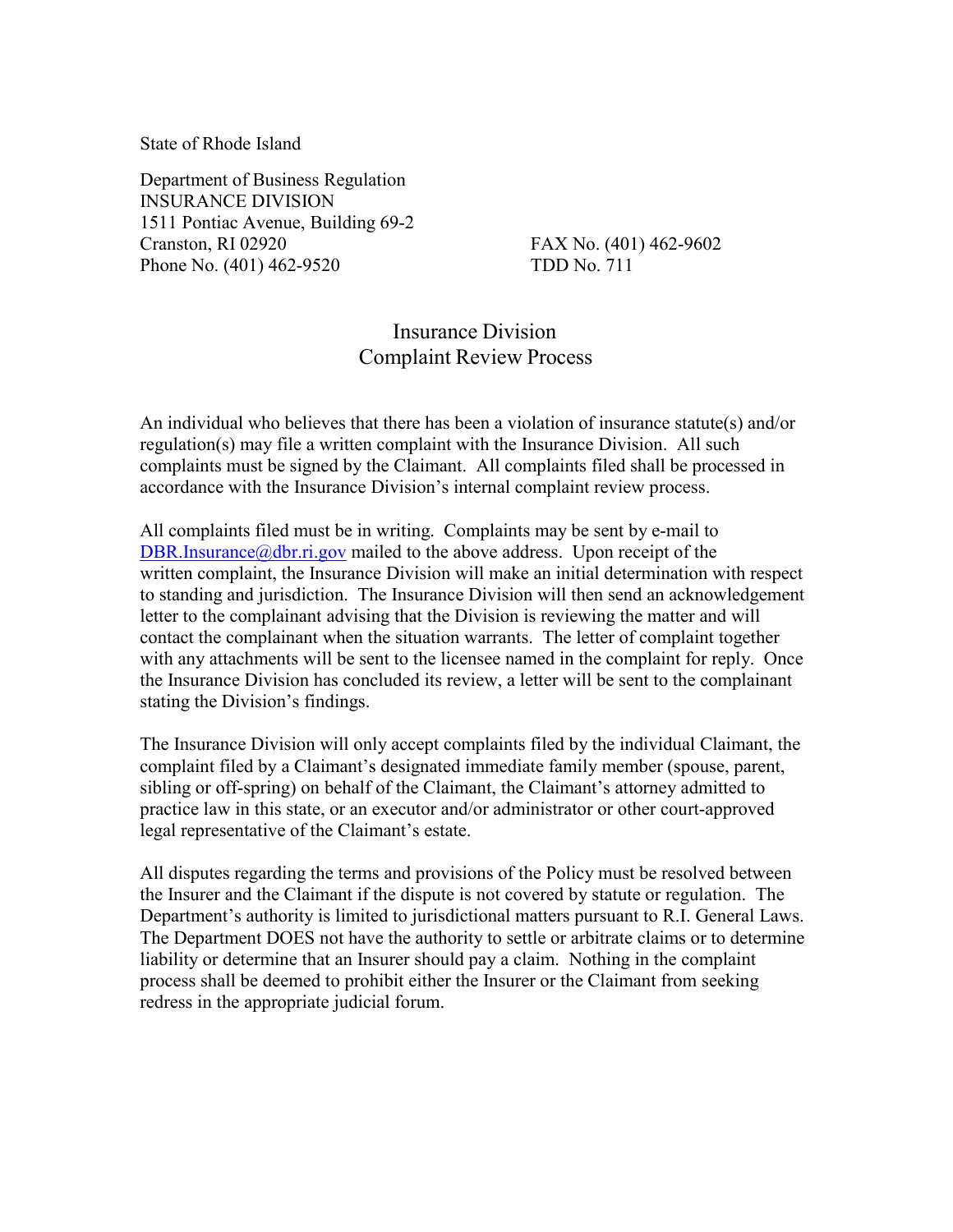State of Rhode Island

Department of Business Regulation INSURANCE DIVISION 1511 Pontiac Avenue, Building 69-2 Cranston, RI 02920 FAX No. (401) 462-9602 Phone No. (401) 462-9520 TDD No. 711

## INSURANCE DIVISION COMPLAINT FORM (Please print or type all information clearly)

Before you file a complaint with the Rhode Island Division of Insurance, we suggest that you first contact the licensee named in this complaint in an effort to resolve the issue(s). If you do not receive a satisfactory response, then complete this form and attach copies of any important papers that relate to your complaint. Do **NOT** send original documents. Please mail your completed form to the address shown above. You may also e-mail your complaint to [DBR.Insurance@dbr.ri.gov](mailto:DBR.Insurance@dbr.ri.gov)

## COMPLAINT FILED BY:

| Name: $\frac{1}{2}$ Daytime Phone $\frac{1}{2}$                                                                                                                                                                                |  |  |                                                                                                                                                                                                                                                                                  |  |
|--------------------------------------------------------------------------------------------------------------------------------------------------------------------------------------------------------------------------------|--|--|----------------------------------------------------------------------------------------------------------------------------------------------------------------------------------------------------------------------------------------------------------------------------------|--|
|                                                                                                                                                                                                                                |  |  |                                                                                                                                                                                                                                                                                  |  |
|                                                                                                                                                                                                                                |  |  | City: City: City: City: City: City: City: City: City: City: City: City: City: City: City: City: City: City: City: City: City: City: City: City: City: City: City: City: City: City: City: City: City: City: City: City: City:                                                    |  |
| E-Mail address: No. 1998. The Committee of the Committee of the Committee of the Committee of the Committee of the Committee of the Committee of the Committee of the Committee of the Committee of the Committee of the Commi |  |  |                                                                                                                                                                                                                                                                                  |  |
| <b>COMPLAINT FILED AGAINST:</b>                                                                                                                                                                                                |  |  |                                                                                                                                                                                                                                                                                  |  |
| against:                                                                                                                                                                                                                       |  |  | Name and address of Insurance Company and/or individual/firm/licensee complaint filed                                                                                                                                                                                            |  |
|                                                                                                                                                                                                                                |  |  | Policy #: $\qquad \qquad \qquad$ Claim # Date of Loss:                                                                                                                                                                                                                           |  |
|                                                                                                                                                                                                                                |  |  | Have you contacted the licensee involved in this matter? Yes/No. If yes, please indicate<br>the person(s) and dates(s) contacted in your details of the complaint on page $2$ of this<br>form and attach copies of any correspondence sent to and received from the licensee(s). |  |
|                                                                                                                                                                                                                                |  |  | Have you previously written to the Division of Insurance about this matter? Ves/No                                                                                                                                                                                               |  |

Have you previously written to the Division of Insurance about this matter? Yes/No. If yes, please provide DOI File  $#$  and attach copies of any correspondence sent to and received from this Department on this matter.

Have you reported this matter to the Attorney General's Office or any other government agency? Yes/No. If yes, please provide agency name and a copy of any communication sent and received:

Government Agency Contacted: File #